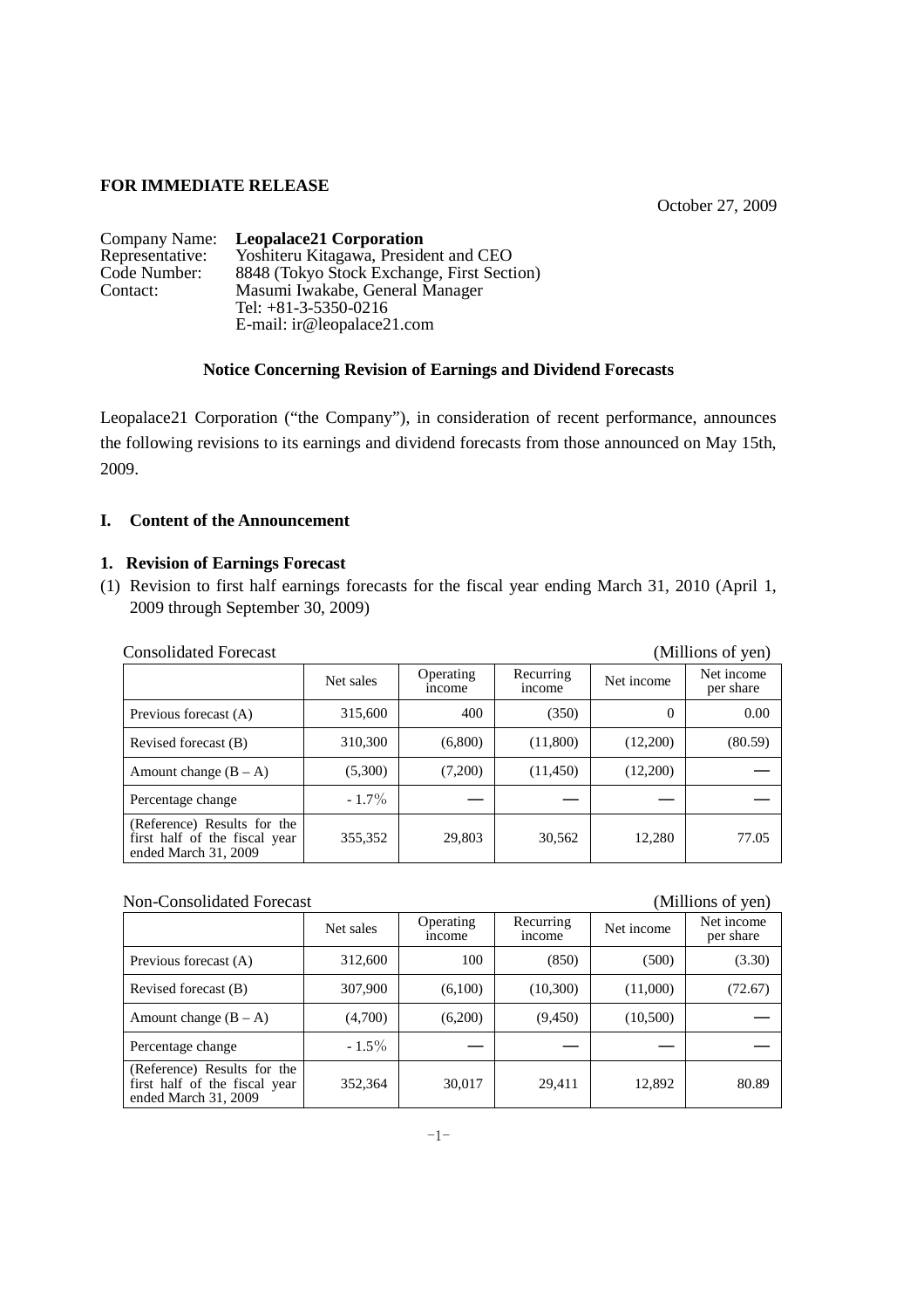# (2) Revision to full year earnings forecasts for the fiscal year ending March 31, 2010 (April 1, 2009 through March 31, 2010)

| Consondated Porceast                                               |           |                           |                     |            | тиниона от усп <i>ј</i> |
|--------------------------------------------------------------------|-----------|---------------------------|---------------------|------------|-------------------------|
|                                                                    | Net sales | Operating<br><i>ncome</i> | Recurring<br>income | Net income | Net income<br>per share |
| Previous forecast (A)                                              | 700,700   | 21,700                    | 19,900              | 8.700      | 57.47                   |
| Revised forecast (B)                                               | 639,400   | (11,100)                  | (17,100)            | (19,100)   | (126.17)                |
| Amount change $(B - A)$                                            | (61,300)  | (32,800)                  | (37,000)            | (27,800)   |                         |
| Percentage change                                                  | $-8.7\%$  |                           |                     |            |                         |
| (Reference) Results for the<br>fiscal year ended March 31,<br>2009 | 733,235   | 50,156                    | 46,785              | 9,951      | 63.54                   |

### Consolidated Forecast (Millions of yen)

#### Non-Consolidated Forecast (Millions of yen)

|                                                                    | Net sales | Operating<br><i>ncome</i> | Recurring<br>income | Net income | Net income<br>per share |
|--------------------------------------------------------------------|-----------|---------------------------|---------------------|------------|-------------------------|
| Previous forecast (A)                                              | 694,800   | 21,200                    | 19,200              | 8,000      | 52.85                   |
| Revised forecast (B)                                               | 634,500   | (10, 100)                 | (15,300)            | (17,600)   | (116.27)                |
| Amount change $(B - A)$                                            | (60, 300) | (31,300)                  | (34,500)            | (25,600)   |                         |
| Percentage change                                                  | $-8.7\%$  |                           |                     |            |                         |
| (Reference) Results for the<br>fiscal year ended March 31,<br>2009 | 727,316   | 51,381                    | 48.823              | 9,116      | 58.21                   |

### (3) Reasons for the Revision

For the first half of the fiscal year ending March 31, 2010, the impact from the economic slowdown and other factors exceeded expectations in the second quarter, and forecasts for net sales, operating income and recurring income have been revised downward from the previous forecast. There was a particularly significant impact from an approximately ¥4.5 billion allowance for loss on vacant apartment units due to the slow recovery in the occupancy rate in the Leasing Business, along with the recording of an approximately ¥4.3 billion loss on foreign currency exchange previously announced. Net income for the period has also been revised downward from previous forecasts, due mainly to the approximately ¥8.8 billion stemming from these two factors.

For the full year of the fiscal year ending March 31, 2010, forecast figures for net sales, operating income, recurring income and net income have been revised to incorporate the impact from the economic slowdown. The revision to operating income incorporates an addition to the reserve for loss on vacant units, and recurring income the impact from the loss